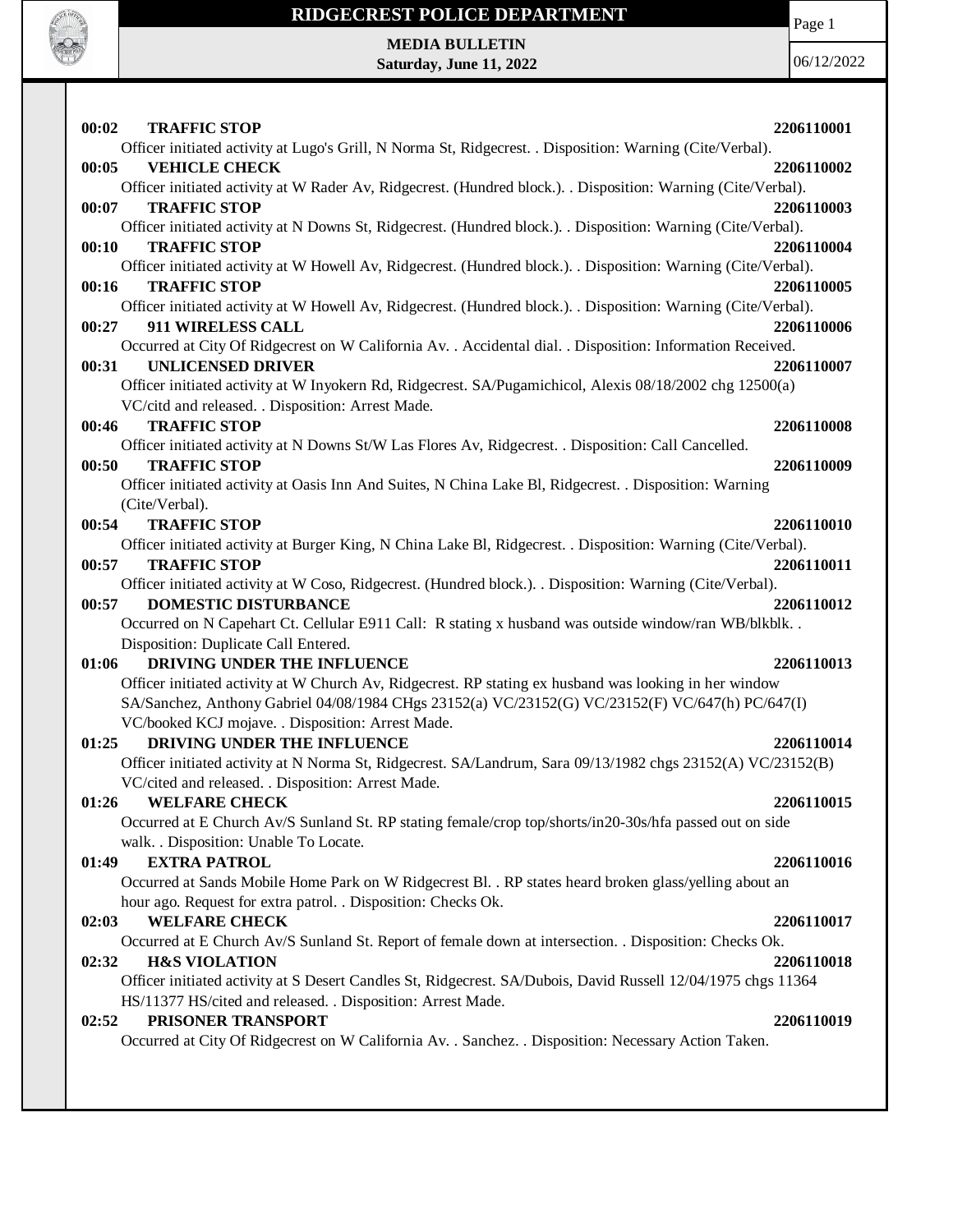

#### **RIDGECREST POLICE DEPARTMENT**

Page 2

**MEDIA BULLETIN Saturday, June 11, 2022**

| <b>VEHICLE CHECK</b><br>03:45                                                                                   | 2206110020 |
|-----------------------------------------------------------------------------------------------------------------|------------|
| Officer initiated activity at Pizza Factory, N Triangle Dr, Ridgecrest. . Disposition: Necessary Action Taken.  |            |
| <b>TRAFFIC STOP</b><br>03:48                                                                                    | 2206110021 |
| Officer initiated activity at W Drummond Av, Ridgecrest. (Hundred block.). . Disposition: Warning               |            |
| (Cite/Verbal).                                                                                                  |            |
| <b>INFORMATION</b><br>04:06                                                                                     | 2206110022 |
| Occurred at City Of Ridgecrest on W California Av. . Info Received. . Disposition: Log Note Only.               |            |
| <b>DISTURBANCE - MUSIC</b><br>04:57                                                                             | 2206110023 |
| Occurred on S Warner St. Report of loud music and sword swinging at address. . Disposition: Necessary           |            |
| Action Taken.                                                                                                   |            |
| 06:16<br><b>INFORMATION</b>                                                                                     | 2206110024 |
| Occurred at City Of Ridgecrest on W California Av. . RP was rambling. . Disposition: Log Note Only.             |            |
| 06:48<br><b>ACO CALL</b>                                                                                        | 2206110025 |
| Occurred on N Oasis Dr. RP would like to report his dogs missing. . Disposition: Cancelled by RP.               |            |
| 06:49<br><b>ACO CALL</b>                                                                                        | 2206110026 |
| Occurred on W Wilson Av. RP has two abandoned kittens that were found in her yard this morning - holding        |            |
| onto them unti ACO can come pick them up. . Disposition: Information Provided.                                  |            |
| <b>FOUND PROPERTY</b><br>06:50                                                                                  | 2206110027 |
| Occurred at Leroy Jackson Park on E Coso Av/E Las Flores Av. . Found phone at Leroy Jackson Park left the       |            |
| phone with P9. . Disposition: Necessary Action Taken.                                                           |            |
| <b>ACO CALL</b><br>06:54                                                                                        | 2206110028 |
| Occurred on S Alvord St. RP states there is a small black pig running around the neighborhood. . Disposition:   |            |
| Information Provided.                                                                                           |            |
| <b>CONTACT CITIZEN</b><br>07:26                                                                                 | 2206110029 |
| Occurred at City Of Ridgecrest on W California Av. . RP has questions regarding child custody - contact via     |            |
| 21. Disposition: Call Cancelled.                                                                                |            |
| <b>TRAFFIC STOP</b><br>07:42                                                                                    | 2206110030 |
| Officer initiated activity at E Church Av, Ridgecrest. . Disposition: Warning (Cite/Verbal).                    |            |
| 911 WIRELESS CALL<br>08:20                                                                                      | 2206110031 |
| Occurred at City Of Ridgecrest on W California Av. . Rustling noises heard, male advised pocket dial on call    |            |
| back. . Disposition: Necessary Action Taken.                                                                    |            |
| <b>CONTACT CITIZEN</b><br>08:31                                                                                 | 2206110032 |
| Occurred at City Of Ridgecrest on W California Av. . RP's best friend showed up on her doorstep very agitated   |            |
| and told her that she has a restraining order against her boyfriend - she does not want to take her friend home |            |
| if there is a RO and if he is there. . Disposition: Information Received.                                       |            |
| <b>ABANDONED VEHICLE</b><br>08:39                                                                               | 2206110033 |
| Occurred at Lugo's Grill on N Norma St. . Black Ford Focus that appears to have been in a TC or jumped the      |            |
| curb. The vehicle is unoccupied and the tire is "wrapped around" the curb - vehicle is on Drummond across       |            |
| from Lugo's. . Disposition: Checks Ok.                                                                          |            |
| <b>DISTURBANCE - NEIGHBORS</b><br>08:47                                                                         | 2206110034 |
| Occurred on E Walker Ln. RP would like to report that his neighbor picked up "his little green men that tell    |            |
| people to slow down" and moved them so he could park there. The "green men" are now on the sidewalk             |            |
| Disposition: Necessary Action Taken.                                                                            |            |
| <b>CONTACT CITIZEN</b><br>09:00                                                                                 | 2206110035 |
| Occurred at Ridgecrest Crisis Stabilization Unit on N Chelsea Av. . RP is an employee with CSU and needs        |            |
| contact. . Disposition: Necessary Action Taken.                                                                 |            |
| <b>Mental Health Evaluation</b><br>09:06                                                                        | 2206110036 |
| Occurred on W Graaf Av. . Disposition: Unfounded.                                                               |            |
|                                                                                                                 |            |
|                                                                                                                 |            |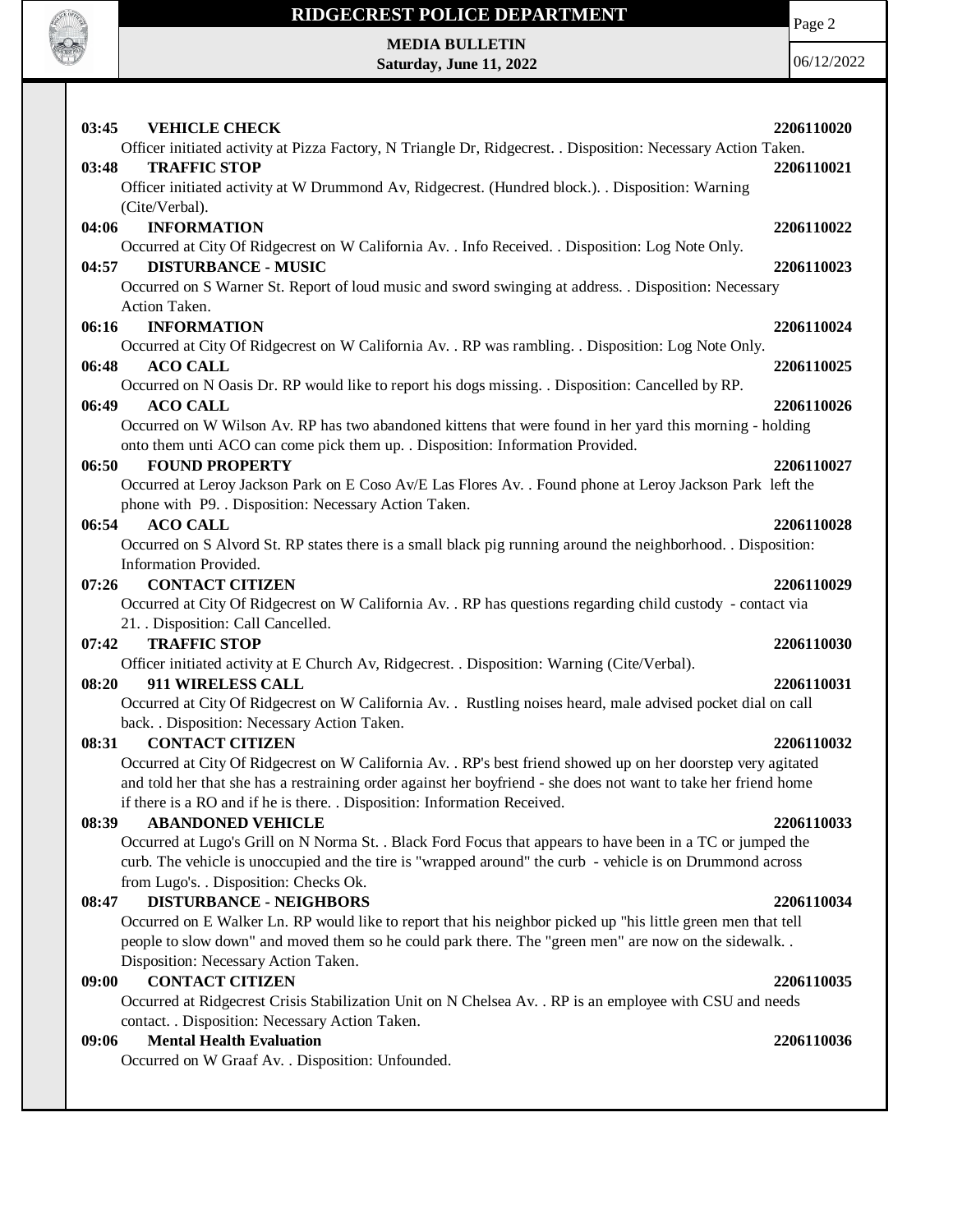

 $\mathbf{I}$ 

### **RIDGECREST POLICE DEPARTMENT**

**MEDIA BULLETIN Saturday, June 11, 2022** Page 3

| 09:14<br><b>CONTACT CITIZEN</b>                                                                                                                                                                                                | 2206110037 |
|--------------------------------------------------------------------------------------------------------------------------------------------------------------------------------------------------------------------------------|------------|
| Occurred on E Upjohn Av. RP is with the Red Cross and would like to talk to someone regarding the power<br>being off at the Upjohn house - contact via 21. Disposition: Information Provided.                                  |            |
| <b>EXTRA PATROL</b><br>10:09                                                                                                                                                                                                   | 2206110038 |
| Occurred on N Sierra View St. RP is requesting extra patrols at his home due to possible vandalism to his home                                                                                                                 |            |
| and vehicle by his wife's daughter. . Disposition: Log Note Only.<br><b>WELFARE CHECK</b><br>10:24                                                                                                                             | 2206110039 |
| Occurred on W Ward Av. RP would like a well check on her mother at that address - RP states that her mother<br>is without power and not answering phone calls. . Disposition: Checks Ok.                                       |            |
| <b>FOLLOW UP</b><br>10:27                                                                                                                                                                                                      | 2206110040 |
| Officer initiated activity at American Dream Auto Sales, E Ridgecrest Bl, Ridgecrest. . Disposition: Follow Up<br>Completed.                                                                                                   |            |
| <b>MEDICAL AID</b><br>10:48                                                                                                                                                                                                    | 2206110041 |
| Occurred on S Mahan St. Ambulance request. . Disposition: Referred To Other Agency.                                                                                                                                            |            |
| 10:55<br><b>WELFARE CHECK</b>                                                                                                                                                                                                  | 2206110042 |
| Occurred at Tractor Supply Company on S China Lake Bl. . Well check on a male who is holding a sign near the<br>entrance on Bowman, RP states he looks to be about 100 pounds and in "bad shape". . Disposition: Checks<br>Ok. |            |
| <b>FOLLOW UP</b><br>11:17                                                                                                                                                                                                      | 2206110043 |
| Officer initiated activity at Saddas Eastridge Market, E Ridgecrest Bl, Ridgecrest. . Disposition: Follow Up<br>Completed.                                                                                                     |            |
| <b>ACO CALL</b><br>11:18                                                                                                                                                                                                       | 2206110044 |
| Officer initiated activity at W Upjohn Av, Ridgecrest. Quarantine a dog. . Disposition: Animal Control Handled.<br><b>MEDICAL AID</b><br>11:42                                                                                 | 2206110045 |
| Occurred on N Las Posas Ct. Ambulance request. . Disposition: Referred To Other Agency.                                                                                                                                        |            |
| 11:43<br>911 WIRELESS CALL<br>Occurred at City Of Ridgecrest on W California Av. . Silent line, on call back male advised accidental dial. .                                                                                   | 2206110046 |
| Disposition: Necessary Action Taken.<br>11:44<br><b>DOMESTIC DISTURBANCE</b>                                                                                                                                                   | 2206110047 |
| Occurred on S Greenlawn St. RP would like her husband to leave the home                                                                                                                                                        |            |
| DVIR/Roux, Rochelle and Delgado, Eric/dating/cohab/no children in common/arguing over household chores.<br>. Disposition: Domestic Violence Documentation.                                                                     |            |
| <b>WELFARE CHECK</b><br>12:24                                                                                                                                                                                                  | 2206110049 |
| Occurred on S Desert Candles St. Well check requested on sister who is currently inside the home but has<br>been living in her truck -. . Disposition: Checks Ok.                                                              |            |
| <b>CONTACT CITIZEN</b><br>13:26                                                                                                                                                                                                | 2206110050 |
| Occurred on W Mariposa Av. RP's ex is harassing RP via 21 regarding child custody issues. . Disposition:<br>Information Provided.                                                                                              |            |
| <b>VANDALISM REPORT</b><br>13:35                                                                                                                                                                                               | 2206110051 |
| Occurred on S Sunset St. RP states that a piece of her fence is missing for the second time - requesting an<br>officer at her location. . Disposition: Checks Ok.                                                              |            |
| 15:05<br><b>GENERIC FIRE CALL/NOT SPECIFIED</b>                                                                                                                                                                                | 2206110052 |
| Occurred on W Ridgecrest Bl. (Hundred block.) Fully engulfed structure fire. . Disposition: Report Taken.                                                                                                                      |            |
| <b>VANDALISM REPORT</b><br>15:12<br>Occurred on W Weiman Wy. RP states that his bike keeps getting vandalized. . Disposition: Referred To Other                                                                                | 2206110053 |
| Agency.                                                                                                                                                                                                                        |            |
| 15:17<br><b>MEDICAL AID</b>                                                                                                                                                                                                    | 2206110054 |
| Occurred on N Arroyo St. Ambulance request. . Disposition: Referred To Other Agency.                                                                                                                                           |            |
|                                                                                                                                                                                                                                |            |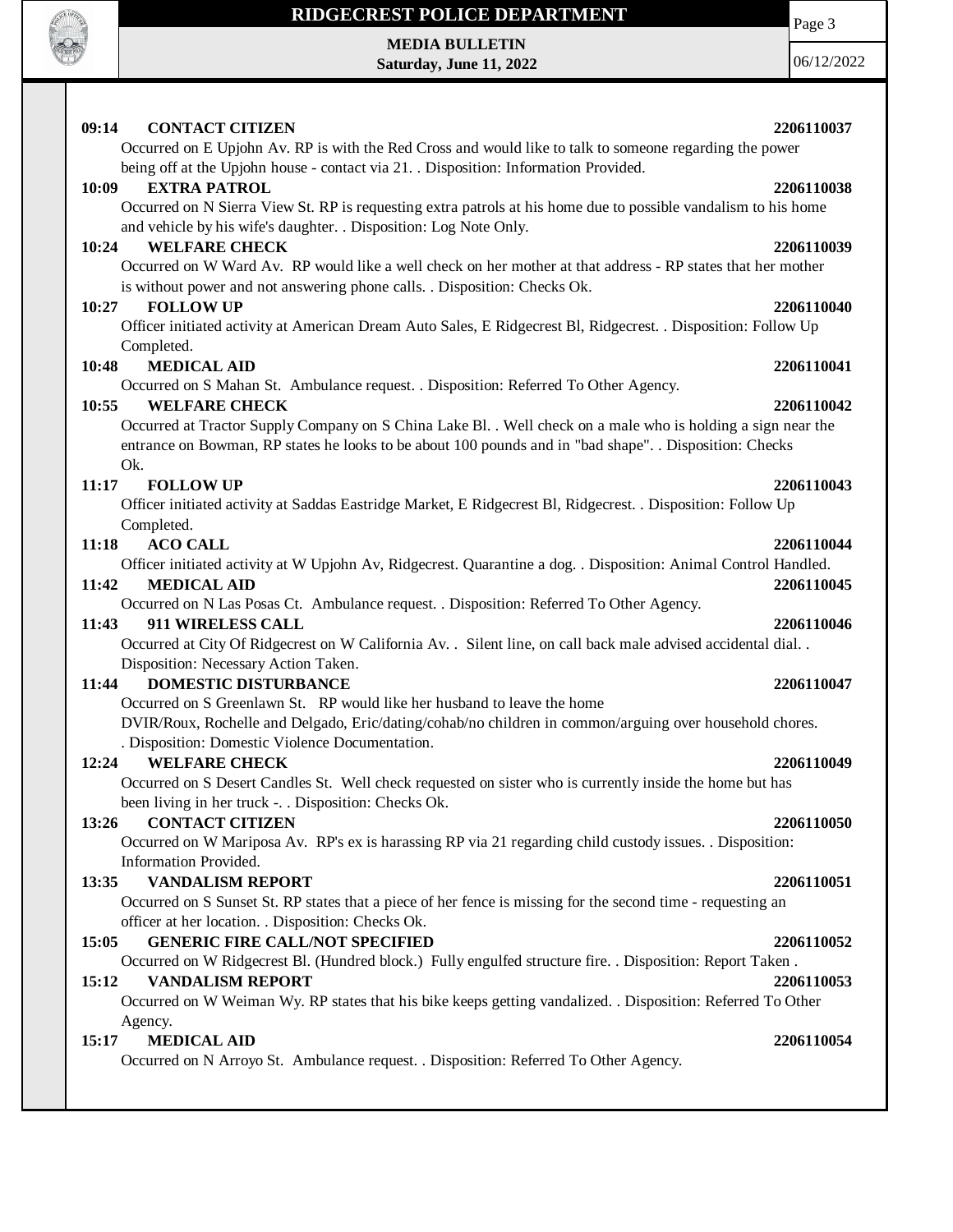

## **RIDGECREST POLICE DEPARTMENT**

Page 4

**MEDIA BULLETIN Saturday, June 11, 2022**

| 15:50<br><b>ACO CALL</b><br>Officer initiated activity at Tractor Supply Company, S China Lake Bl, Ridgecrest. Dog in vehicle. . Disposition:                                                                                                                        | 2206110055 |
|----------------------------------------------------------------------------------------------------------------------------------------------------------------------------------------------------------------------------------------------------------------------|------------|
| Gone On Arrival.                                                                                                                                                                                                                                                     |            |
| <b>MEDICAL AID</b><br>16:16                                                                                                                                                                                                                                          | 2206110056 |
| Occurred on W Church Av. Ambulance request. . Disposition: Assisted.                                                                                                                                                                                                 |            |
| 16:41<br><b>WELFARE CHECK</b>                                                                                                                                                                                                                                        | 2206110057 |
| Occurred on S Sunset St. RP states that there is a male sitting in a small white vehicle and when the RP revved<br>his bike the male did not move. RP states he has been there for at least an hour - unk breathing as RP did not<br>stop. . Disposition: Checks Ok. |            |
| <b>MEDICAL AID</b><br>16:52                                                                                                                                                                                                                                          | 2206110058 |
| Occurred on S Greenlawn St. Ambulance request. . Disposition: Referred To Other Agency.                                                                                                                                                                              |            |
| 16:56<br><b>WATER LEAK</b>                                                                                                                                                                                                                                           | 2206110059 |
| Occurred at Adams Jewelers on S China Lake Bl. . Water coming out of sewer on northside and running down                                                                                                                                                             |            |
| the street. . Disposition: Referred To Other Agency.                                                                                                                                                                                                                 |            |
| <b>CONTACT CITIZEN</b><br>17:47                                                                                                                                                                                                                                      | 2206110060 |
| Occurred at City Of Ridgecrest on W California Av. . RP wants to talk to an officer about some issues she is                                                                                                                                                         |            |
| having with someone in the community - in the lobby. . Disposition: Information Received.                                                                                                                                                                            |            |
| 18:05<br><b>EXTRA PATROL</b>                                                                                                                                                                                                                                         | 2206110061 |
| Occurred on N Sierra View St. Requested extra patrols. . Disposition: Checks Ok.                                                                                                                                                                                     |            |
| <b>WELFARE CHECK</b><br>18:08                                                                                                                                                                                                                                        | 2206110062 |
| Occurred at Albertson's #6331 on S China Lake Bl. . Welcheck on older WFA/white shirt/tan LS sitting on                                                                                                                                                              |            |
| bench in front of store. . Disposition: Gone On Arrival.                                                                                                                                                                                                             |            |
| <b>WELFARE CHECK</b><br>18:20                                                                                                                                                                                                                                        | 2206110063 |
| Occurred on N El Prado St. Cellular E911 Call: RP stating he heard a dog in distress/people screaming                                                                                                                                                                |            |
| Disposition: Checks Ok.                                                                                                                                                                                                                                              |            |
| <b>SAFETY HAZARD</b><br><b>18:50</b>                                                                                                                                                                                                                                 | 2206110064 |
| Occurred on W Robertson Av. Cellular E911 Call: Report of broken power pole guideline/wobbly power pole. .                                                                                                                                                           |            |
| Disposition: Referred To Other Agency.                                                                                                                                                                                                                               |            |
| <b>CONTACT CITIZEN</b><br>18:56                                                                                                                                                                                                                                      | 2206110065 |
| Occurred on W Langley Av. RP stating neighbor who threw rock through window was outside arguing with                                                                                                                                                                 |            |
| her husband/. . Disposition: Information Provided.                                                                                                                                                                                                                   |            |
| DRIVING UNDER THE INFLUENCE<br>19:11                                                                                                                                                                                                                                 | 2206110066 |
| Occurred at S China Lake Bl/S Downs St. Report of silver camry weaving in and out of lanes/riding on                                                                                                                                                                 |            |
| shoulder                                                                                                                                                                                                                                                             |            |
| SA/ Strover, Dana 06/17/1968 chgs 23152(a) VC/23152(b) VC/422 PC/booked CRF. . Disposition: Arrest Made.                                                                                                                                                             |            |
| <b>SUSPICIOUS PERSON</b><br>19:22                                                                                                                                                                                                                                    | 2206110067 |
| Occurred at Walmart Supercenter on E Bowman Rd. . RP LP stating WFA/blk hat/blkt/shorts                                                                                                                                                                              |            |
| concealing/currently in fitting rooms /2nd associate called stating she has a shopping cart and a wagon full of                                                                                                                                                      |            |
| merch/clothing section. . Disposition: Necessary Action Taken.                                                                                                                                                                                                       |            |
| 19:32<br>PROPERTY DAMAGE ONLY TC                                                                                                                                                                                                                                     | 2206110068 |
| Occurred at City Of Ridgecrest on W California Av. . RP in lobby to report PDO that occured earlier. .                                                                                                                                                               |            |
| Disposition: Information Provided.                                                                                                                                                                                                                                   |            |
| <b>EVALUATION</b><br>19:46                                                                                                                                                                                                                                           | 2206110069 |
| Occurred at Ridgecrest Regional Hospital on N China Lake Bl. . Female in ER. . Disposition: Report Taken.                                                                                                                                                            |            |
| <b>Appropriate Lost Property</b><br>19:47                                                                                                                                                                                                                            | 2206110070 |
| Occurred at City Of Ridgecrest on W California Av. . Cellular E911 Call: RP stating male with red shirt/2 dogs                                                                                                                                                       |            |
| picked up his son's cell phone and left with it. . Disposition: Cancelled by RP.                                                                                                                                                                                     |            |
|                                                                                                                                                                                                                                                                      |            |
|                                                                                                                                                                                                                                                                      |            |
|                                                                                                                                                                                                                                                                      |            |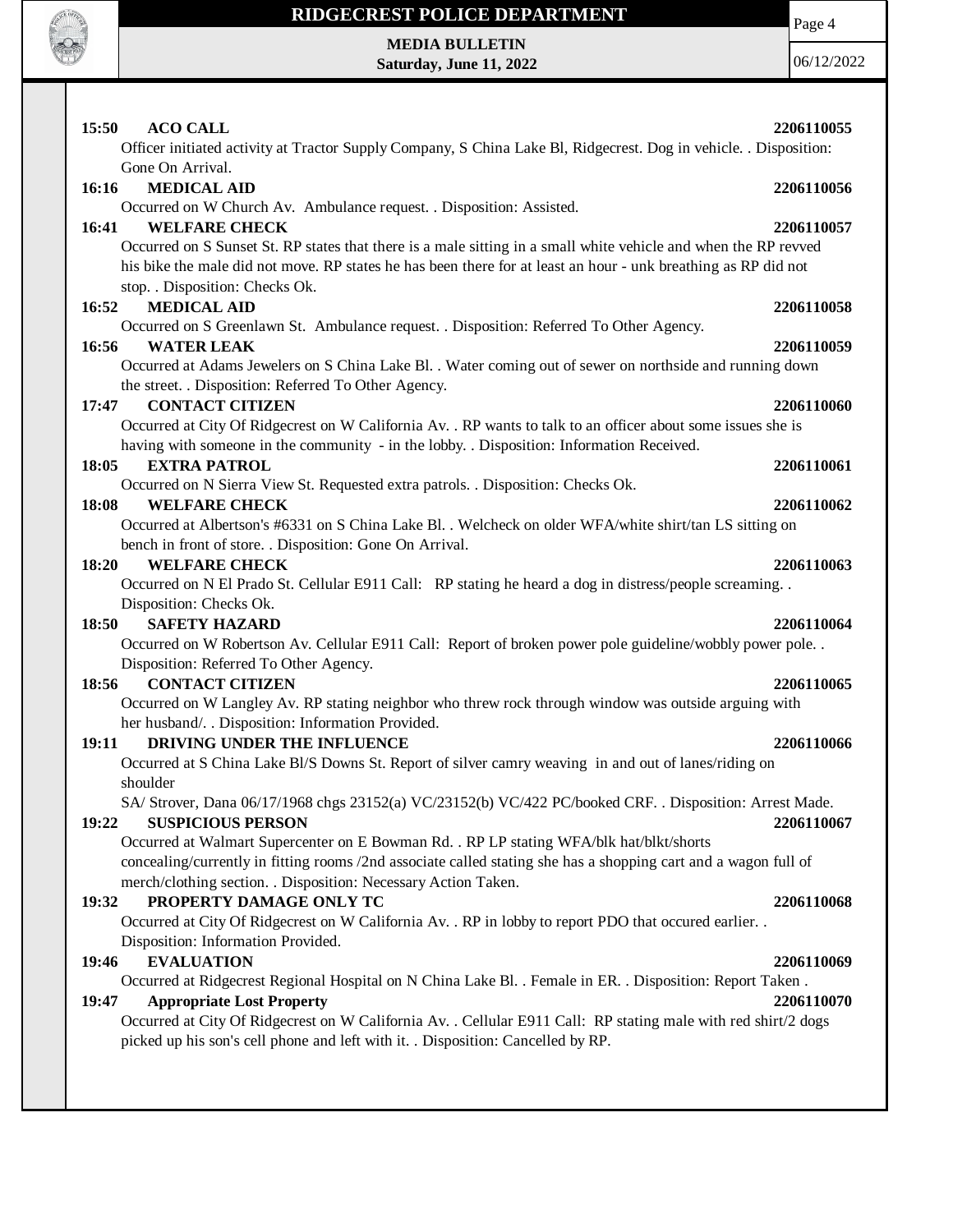

 $\mathsf{I}$ 

# **RIDGECREST POLICE DEPARTMENT**

Page 5

**MEDIA BULLETIN Saturday, June 11, 2022**

| 19:48<br>911 WIRELESS CALL                                                                                  | 2206110071 |
|-------------------------------------------------------------------------------------------------------------|------------|
| Occurred at City Of Ridgecrest on W California Av. . Cellular E911 Call: Abandoned line. . Disposition: Log |            |
| Note Only.                                                                                                  |            |
| 911 WIRELESS CALL<br>19:49                                                                                  | 2206110072 |
| Occurred at City Of Ridgecrest on W California Av. . Cellular E911 Call: Male stating accidental dial. .    |            |
| Disposition: Log Note Only.                                                                                 |            |
| <b>ACO CALL</b><br>19:53                                                                                    | 2206110073 |
| Occurred on S Sanders St. Report of loose pig in area. . Disposition: Animal Control Handled.               |            |
| <b>DRUNK IN PUBLIC</b><br>20:03                                                                             | 2206110074 |
| Occurred at Albertson's #6331 on S China Lake Bl. . Report of WFA tank top/towel around waist/no shoes      |            |
| wandering around store refusing to leave/RP Manager stating she is talking nonsense                         |            |
| SA/Weza, Robert 05/15/1959                                                                                  |            |
| RM052608A/\$2K BAIL/14601.1(A) VC/16028(A) VC/4000(A) VC                                                    |            |
| SA/Weza, Robin 09/02/1957                                                                                   |            |
| RM055921A/\$3K/647(f) PC                                                                                    |            |
| RM055733A/\$7K/647(f) PC                                                                                    |            |
| RM055981A/\$1K/647(f) PC                                                                                    |            |
| RM054921A/\$3K/647(f) PC                                                                                    |            |
| RM055031A/#9K/647(f) PC                                                                                     |            |
| RM055553A/\$9K/647(f) PC                                                                                    |            |
| RM055601A/\$7K/647(f) PC                                                                                    |            |
| RM055631A/\$7K/647(f) PC                                                                                    |            |
| OPEN CHARGE PC 647(f)/booked CRF. . Disposition: Arrest Made.                                               |            |
| <b>CONTACT CITIZEN</b><br>20:32                                                                             | 2206110075 |
| Occurred at City Of Ridgecrest on W California Av. . Q regarding RPD hiring process. . Disposition:         |            |
| Information Provided.                                                                                       |            |
| DRIVING UNDER THE INFLUENCE<br>20:39                                                                        | 2206110076 |
| Occurred on N China Lake Bl. (Hundred block.)                                                               |            |
| Cellular E911 Call: Report of unstable possibly UI female driving SB in erly 90s wt cam AZ plates           |            |
| Disposition: Information Received.                                                                          |            |
| 21:03<br><b>ILLEGAL FIREWORKS</b>                                                                           | 2206110077 |
| Occurred on N Robalo St. Cellular E911 Call: REPORT OF 6 LOUD POPS/SINGLE RP. . Disposition: Checks Ok.     |            |
| <b>FOLLOW UP</b><br>21:25                                                                                   | 2206110078 |
| Officer initiated activity at Puff N Stuff Smoke Shop, S China Lake Bl, Ridgecrest. . Disposition: Negative |            |
| Contact.                                                                                                    |            |
| 21:31<br><b>EXTRA PATROL</b>                                                                                | 2206110079 |
| Occurred on W Atkins Av. RP requesting expat due to neighbor acting strange. . Disposition: Checks Ok.      |            |
| 21:42<br>DRIVING UNDER THE INFLUENCE                                                                        | 2206110080 |
| Occurred on N Norma St. (Hundred block.) Report of DK color Dodge neon SB/almost hit RP/LS SB/lost obs. .   |            |
| Disposition: Checks Ok.                                                                                     |            |
| <b>MEDICAL AID</b><br>21:45                                                                                 | 2206110081 |
| Occurred on S Sunset St. Cellular E911 Call: EMS request. . Disposition: Referred To Other Agency.          |            |
| 21:53<br><b>DISTURBANCE - MUSIC</b>                                                                         | 2206110082 |
| Occurred on W St George Av. Loud music complaint. . Disposition: Quiet On Arrival.                          |            |
| <b>RAJ LOCATED</b><br>22:33                                                                                 | 2206110083 |
| Occurred at Ridgecrest Cinemas on N Triangle Dr. . RP clerk stating dk skinned male/508/curly hair/wht      |            |
| shirt/blk pants was finring orbees gun at bus/employees LS on N side of theater. . Disposition: Warning     |            |
| (Cite/Verbal).                                                                                              |            |
|                                                                                                             |            |